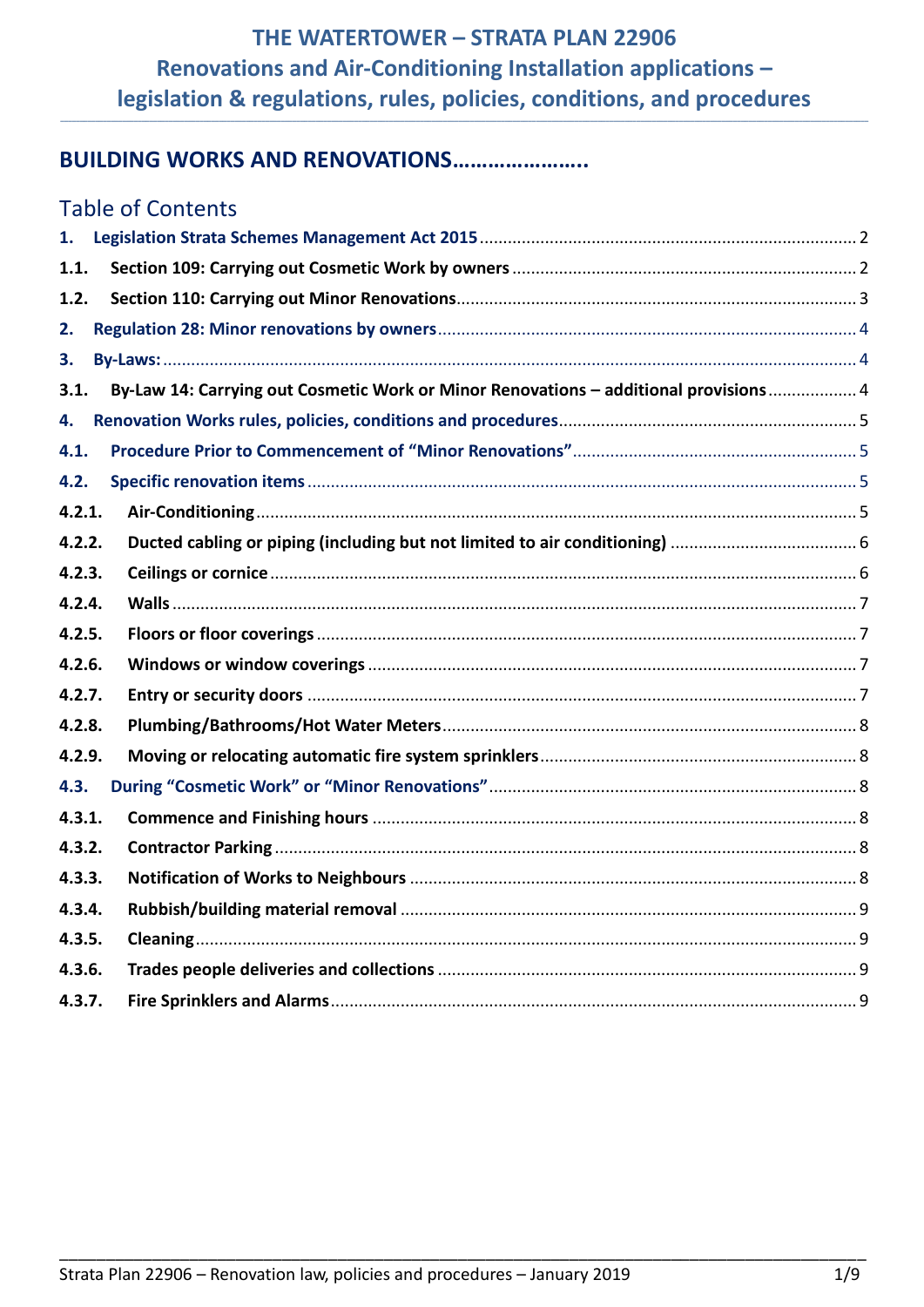**\_\_\_\_\_\_\_\_\_\_\_\_\_\_\_\_\_\_\_\_\_\_\_\_\_\_\_\_\_\_\_\_\_\_\_\_\_\_\_\_\_\_\_\_\_\_\_\_\_\_\_\_\_\_\_\_\_\_\_\_\_\_\_\_\_\_\_\_\_\_\_\_\_\_\_\_\_\_\_\_\_\_\_\_\_\_\_\_\_\_\_\_\_\_\_\_\_\_\_\_\_\_\_\_\_\_\_\_\_\_\_\_\_\_\_\_\_\_\_\_\_\_\_\_\_\_\_\_\_\_\_\_\_\_\_\_\_\_\_\_\_\_\_\_\_\_\_\_\_\_\_\_\_\_\_\_\_\_\_\_\_\_\_\_\_\_\_\_\_\_\_\_\_\_\_\_\_\_\_\_\_\_\_\_\_\_\_\_\_\_\_\_\_\_\_\_\_\_\_\_\_\_\_\_\_\_\_\_\_**

## **Lot owners' renovations are regulated by FOUR (4) levels of governance:**

- **1. Legislation**: Strata Schemes Management Act 2015 (NSW);
- **2. Regulation**s: Strata Schemes Management Regulation 2016 (NSW);
- **3. By-Laws**: Owners Corporation By-Laws; and
- **4. Policies:** Owners Corporation Renovation Works rules, policies, conditions and procedures.

## **Know the Legislation, Regulations, By-laws, Rules, Policies and Procedures**

Lot Owners are required to familiarise themselves with these provisions prior to commencing any renovation works or installing an air-conditioner.

## <span id="page-1-0"></span>**1. Legislation Strata Schemes Management Act 2015**

## <span id="page-1-1"></span>**1.1. Section 109: Carrying out Cosmetic Work by owners**

- 1. The [owner](http://www.austlii.edu.au/au/legis/nsw/consol_act/ssma2015242/s4.html#owner) of a lot in a [strata scheme](http://www.austlii.edu.au/au/legis/nsw/consol_act/ssma2015242/s4.html#strata_scheme) may carry out [cosmetic work](http://www.austlii.edu.au/au/legis/nsw/consol_act/ssma2015242/s109.html#cosmetic_work) to [common property](http://www.austlii.edu.au/au/legis/nsw/consol_act/ssma2015242/s4.html#common_property) in connection with th[e owner'](http://www.austlii.edu.au/au/legis/nsw/consol_act/ssma2015242/s4.html#owner)s lot without the approval of the [owners corporation.](http://www.austlii.edu.au/au/legis/nsw/consol_act/ssma2015242/s4.html#owners_corporation)
- 2. **"**Cosmetic work**"** includes but is not limited to work for the following purposes:
	- (a) installing or replacing hooks, nails or screws for hanging paintings and other things on [walls,](http://www.austlii.edu.au/au/legis/nsw/consol_act/ssma2015242/s4.html#wall)
	- (b) installing or replacing handrails,
	- (c) painting,
	- (d) filling minor holes and cracks in internal [walls,](http://www.austlii.edu.au/au/legis/nsw/consol_act/ssma2015242/s4.html#wall)
	- (e) laying carpet, *(but not floating timber floors or other materials)*
	- (f) installing or replacing built-in wardrobes,
	- (g) installing or replacing internal blinds and curtains,
	- (h) any other work prescribed by the regulations for the purposes of this subsection.
- 3. An [owner](http://www.austlii.edu.au/au/legis/nsw/consol_act/ssma2015242/s4.html#owner) of a lot must ensure that:
	- (a) any damage caused to any part of the [common property](http://www.austlii.edu.au/au/legis/nsw/consol_act/ssma2015242/s4.html#common_property) by the carrying out of [cosmetic work](http://www.austlii.edu.au/au/legis/nsw/consol_act/ssma2015242/s109.html#cosmetic_work) by or on behalf of th[e owner](http://www.austlii.edu.au/au/legis/nsw/consol_act/ssma2015242/s4.html#owner) is repaired, and
	- (b) the [cosmetic work](http://www.austlii.edu.au/au/legis/nsw/consol_act/ssma2015242/s109.html#cosmetic_work) and any repairs are carried out in a competent and proper manner.
- 4. The [by-laws](http://www.austlii.edu.au/cgi-bin/viewdoc/au/legis/nsw/consol_act/ssma2015242/s4.html#by-laws) of [a strata scheme](http://www.austlii.edu.au/cgi-bin/viewdoc/au/legis/nsw/consol_act/ssma2015242/s4.html#strata_scheme) may specify additional work that is to be [cosmetic work](http://www.austlii.edu.au/cgi-bin/viewdoc/au/legis/nsw/consol_act/ssma2015242/s109.html#cosmetic_work) for the purposes of this section.
- 5. This section does not apply to the following work:
	- (a) work that consists of [minor renovations](http://www.austlii.edu.au/cgi-bin/viewdoc/au/legis/nsw/consol_act/ssma2015242/s110.html#minor_renovations) for the purposes of section 110,
	- (b) work involving structural [changes,](http://www.austlii.edu.au/cgi-bin/viewdoc/au/legis/nsw/consol_act/ssma2015242/s4.html#change)
	- (c) work tha[t changes](http://www.austlii.edu.au/cgi-bin/viewdoc/au/legis/nsw/consol_act/ssma2015242/s4.html#change) the external appearance of a lot, including the installation of an external access ramp,
	- (d) work that detrimentally affects the safety of a lot or [common property,](http://www.austlii.edu.au/cgi-bin/viewdoc/au/legis/nsw/consol_act/ssma2015242/s4.html#common_property) including fire safety systems,
	- (e) work involving waterproofing or the plumbing or exhaust system of a [building](http://www.austlii.edu.au/cgi-bin/viewdoc/au/legis/nsw/consol_act/ssma2015242/s4.html#building) in [a strata](http://www.austlii.edu.au/cgi-bin/viewdoc/au/legis/nsw/consol_act/ssma2015242/s4.html#strata_scheme)  [scheme,](http://www.austlii.edu.au/cgi-bin/viewdoc/au/legis/nsw/consol_act/ssma2015242/s4.html#strata_scheme)
	- (f) work involving reconfiguring [walls,](http://www.austlii.edu.au/cgi-bin/viewdoc/au/legis/nsw/consol_act/ssma2015242/s4.html#wall)
	- (g) work for which consent or another approval is required under any other Act,
	- (h) any other work prescribed by the regulations for the purposes of this subsection.
- 6. Section 108 does not apply to [cosmetic work](http://www.austlii.edu.au/cgi-bin/viewdoc/au/legis/nsw/consol_act/ssma2015242/s109.html#cosmetic_work) carried out in accordance with this section.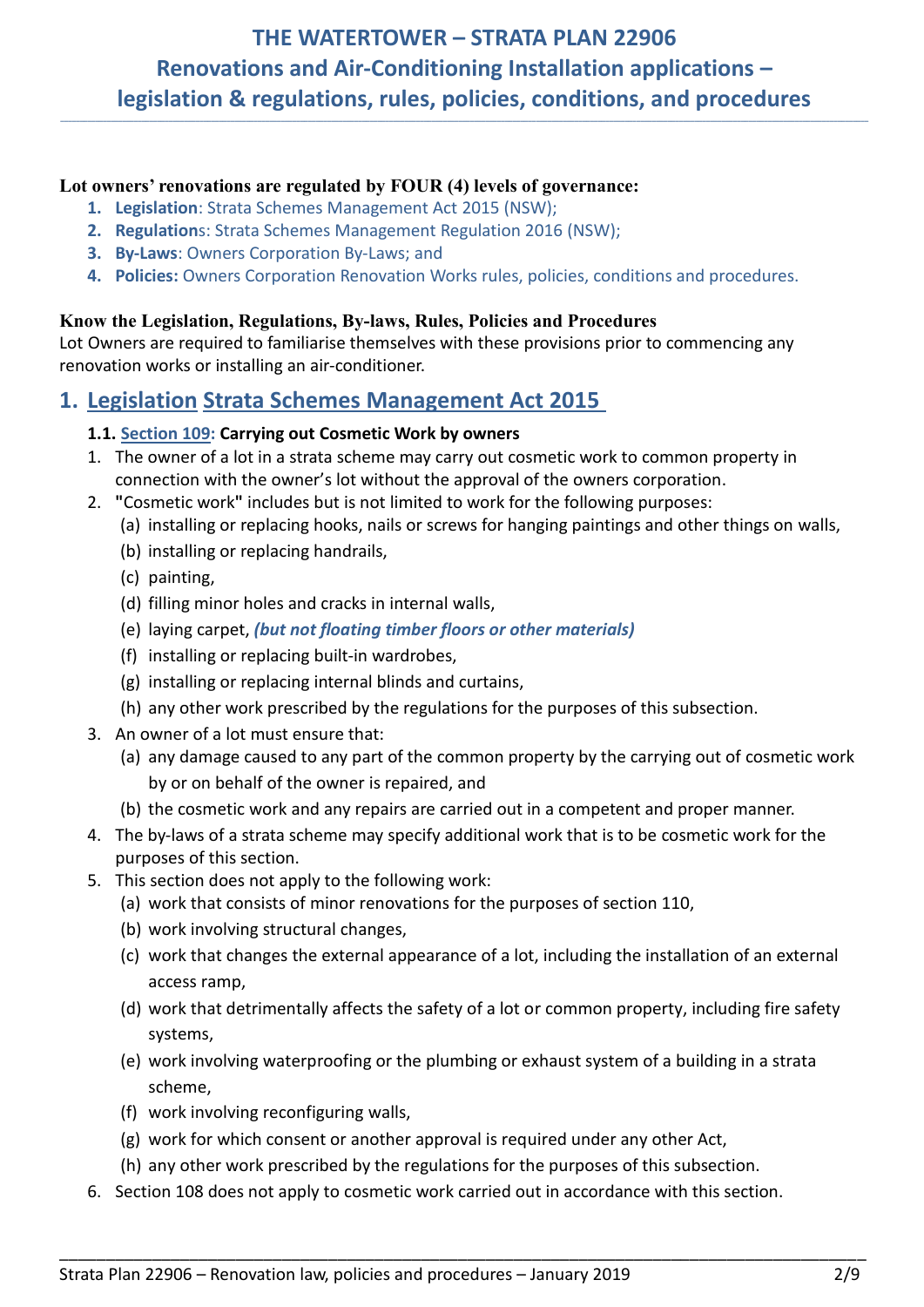**\_\_\_\_\_\_\_\_\_\_\_\_\_\_\_\_\_\_\_\_\_\_\_\_\_\_\_\_\_\_\_\_\_\_\_\_\_\_\_\_\_\_\_\_\_\_\_\_\_\_\_\_\_\_\_\_\_\_\_\_\_\_\_\_\_\_\_\_\_\_\_\_\_\_\_\_\_\_\_\_\_\_\_\_\_\_\_\_\_\_\_\_\_\_\_\_\_\_\_\_\_\_\_\_\_\_\_\_\_\_\_\_\_\_\_\_\_\_\_\_\_\_\_\_\_\_\_\_\_\_\_\_\_\_\_\_\_\_\_\_\_\_\_\_\_\_\_\_\_\_\_\_\_\_\_\_\_\_\_\_\_\_\_\_\_\_\_\_\_\_\_\_\_\_\_\_\_\_\_\_\_\_\_\_\_\_\_\_\_\_\_\_\_\_\_\_\_\_\_\_\_\_\_\_\_\_\_\_\_**

## <span id="page-2-0"></span>**1.2. Section 110: Carrying out Minor Renovations**

- 1. The [owner](http://www.austlii.edu.au/cgi-bin/viewdoc/au/legis/nsw/consol_act/ssma2015242/s4.html#owner) of a lot in a [strata scheme](http://www.austlii.edu.au/cgi-bin/viewdoc/au/legis/nsw/consol_act/ssma2015242/s4.html#strata_scheme) may carry out work for the purposes of [minor renovations](http://www.austlii.edu.au/cgi-bin/viewdoc/au/legis/nsw/consol_act/ssma2015242/s110.html#minor_renovations) to [common property](http://www.austlii.edu.au/cgi-bin/viewdoc/au/legis/nsw/consol_act/ssma2015242/s4.html#common_property) in connection with the [owner'](http://www.austlii.edu.au/cgi-bin/viewdoc/au/legis/nsw/consol_act/ssma2015242/s4.html#owner)s lot with the approval of the [owners corporation](http://www.austlii.edu.au/cgi-bin/viewdoc/au/legis/nsw/consol_act/ssma2015242/s4.html#owners_corporation) given by resolution at a general meeting *(refer By-Law 14).* A [special resolution](http://www.austlii.edu.au/cgi-bin/viewdoc/au/legis/nsw/consol_act/ssma2015242/s5.html#special_resolution) authorising the work is not required.
- 2. The approval may be subject to reasonable conditions imposed by the [owners corporation](http://www.austlii.edu.au/cgi-bin/viewdoc/au/legis/nsw/consol_act/ssma2015242/s4.html#owners_corporation) and cannot be unreasonably withheld by the [owners corporation.](http://www.austlii.edu.au/cgi-bin/viewdoc/au/legis/nsw/consol_act/ssma2015242/s4.html#owners_corporation)
- 3. **"Minor renovations"** include but are not limited to work for the purposes of the following: (a) renovating a kitchen,
	- (b) changing recessed light fittings,
	- (c) installing or replacing wood or other hard [floors,](http://www.austlii.edu.au/cgi-bin/viewdoc/au/legis/nsw/consol_act/ssma2015242/s4.html#floor)
	- (d) installing or replacing wiring or cabling or power or access points,
	- (e) work involving reconfiguring [walls,](http://www.austlii.edu.au/cgi-bin/viewdoc/au/legis/nsw/consol_act/ssma2015242/s4.html#wall)
	- (f) any other work prescribed by the regulations (see regulation 28 below) for the purposes of this subsection.
- 4. Before obtaining the approval of the [owners corporation,](http://www.austlii.edu.au/cgi-bin/viewdoc/au/legis/nsw/consol_act/ssma2015242/s4.html#owners_corporation) an [owner](http://www.austlii.edu.au/cgi-bin/viewdoc/au/legis/nsw/consol_act/ssma2015242/s4.html#owner) of a lot must give written notice of proposed [minor renovations](http://www.austlii.edu.au/cgi-bin/viewdoc/au/legis/nsw/consol_act/ssma2015242/s110.html#minor_renovations) to the [owners corporation,](http://www.austlii.edu.au/cgi-bin/viewdoc/au/legis/nsw/consol_act/ssma2015242/s4.html#owners_corporation) including the following:
	- (a) details of the work, including copies of any plans,
	- (b) duration and times of the work,
	- (c) details of the persons carrying out the work, including qualifications to carry out the work,
	- (d) arrangements to manage any resulting rubbish or debris.
- 5. An [owner](http://www.austlii.edu.au/cgi-bin/viewdoc/au/legis/nsw/consol_act/ssma2015242/s4.html#owner) of a lot must ensure that:
	- (a) any damage caused to any part of the [common property](http://www.austlii.edu.au/cgi-bin/viewdoc/au/legis/nsw/consol_act/ssma2015242/s4.html#common_property) by the carrying out of [minor](http://www.austlii.edu.au/cgi-bin/viewdoc/au/legis/nsw/consol_act/ssma2015242/s110.html#minor_renovations)  [renovations](http://www.austlii.edu.au/cgi-bin/viewdoc/au/legis/nsw/consol_act/ssma2015242/s110.html#minor_renovations) by or on behalf of the [owner](http://www.austlii.edu.au/cgi-bin/viewdoc/au/legis/nsw/consol_act/ssma2015242/s4.html#owner) is repaired, and
	- (b) th[e minor renovations](http://www.austlii.edu.au/cgi-bin/viewdoc/au/legis/nsw/consol_act/ssma2015242/s110.html#minor_renovations) and any repairs are carried out in a competent and proper manner.
- 6. The [by-laws](http://www.austlii.edu.au/cgi-bin/viewdoc/au/legis/nsw/consol_act/ssma2015242/s4.html#by-laws) of a [strata scheme](http://www.austlii.edu.au/cgi-bin/viewdoc/au/legis/nsw/consol_act/ssma2015242/s4.html#strata_scheme) may provide for the following:
	- (a) additional work that is to be a minor renovation for the purposes of this section, *(as detailed in By-Law 14)*
	- (b) permitting th[e owners corporation](http://www.austlii.edu.au/cgi-bin/viewdoc/au/legis/nsw/consol_act/ssma2015242/s4.html#owners_corporation) to delegate it[s functions](http://www.austlii.edu.au/cgi-bin/viewdoc/au/legis/nsw/consol_act/ssma2015242/s4.html#function) under this section to the [strata](http://www.austlii.edu.au/cgi-bin/viewdoc/au/legis/nsw/consol_act/ssma2015242/s4.html#strata_committee)  [committee](http://www.austlii.edu.au/cgi-bin/viewdoc/au/legis/nsw/consol_act/ssma2015242/s4.html#strata_committee) *(as per By-Law 14).*
- 7. This section does not apply to the following work:
	- (a) work that consists of cosmetic work for the purposes of section 109,
	- (b) work involving structural [changes,](http://www.austlii.edu.au/cgi-bin/viewdoc/au/legis/nsw/consol_act/ssma2015242/s4.html#change) *(exempt refer By-Law 14)*
	- (c) work that [changes](http://www.austlii.edu.au/cgi-bin/viewdoc/au/legis/nsw/consol_act/ssma2015242/s4.html#change) the external appearance of a lot, including the installation of an external access ramp,
	- (d) work involving waterproofing, *(exempt - refer By-Law 14)*
	- (e) work for which consent or another approval is required under any other Act,
	- (f) work that is authorised by a by-law made under this Part or a [common property rights by-law,](http://www.austlii.edu.au/cgi-bin/viewdoc/au/legis/nsw/consol_act/ssma2015242/s4.html#common_property_rights_by-law)
	- (g) any other work prescribed by the regulations for the purposes of this subsection.
- 8. Section 108 does not apply to [minor renovations](http://www.austlii.edu.au/cgi-bin/viewdoc/au/legis/nsw/consol_act/ssma2015242/s110.html#minor_renovations) carried out in accordance with this section.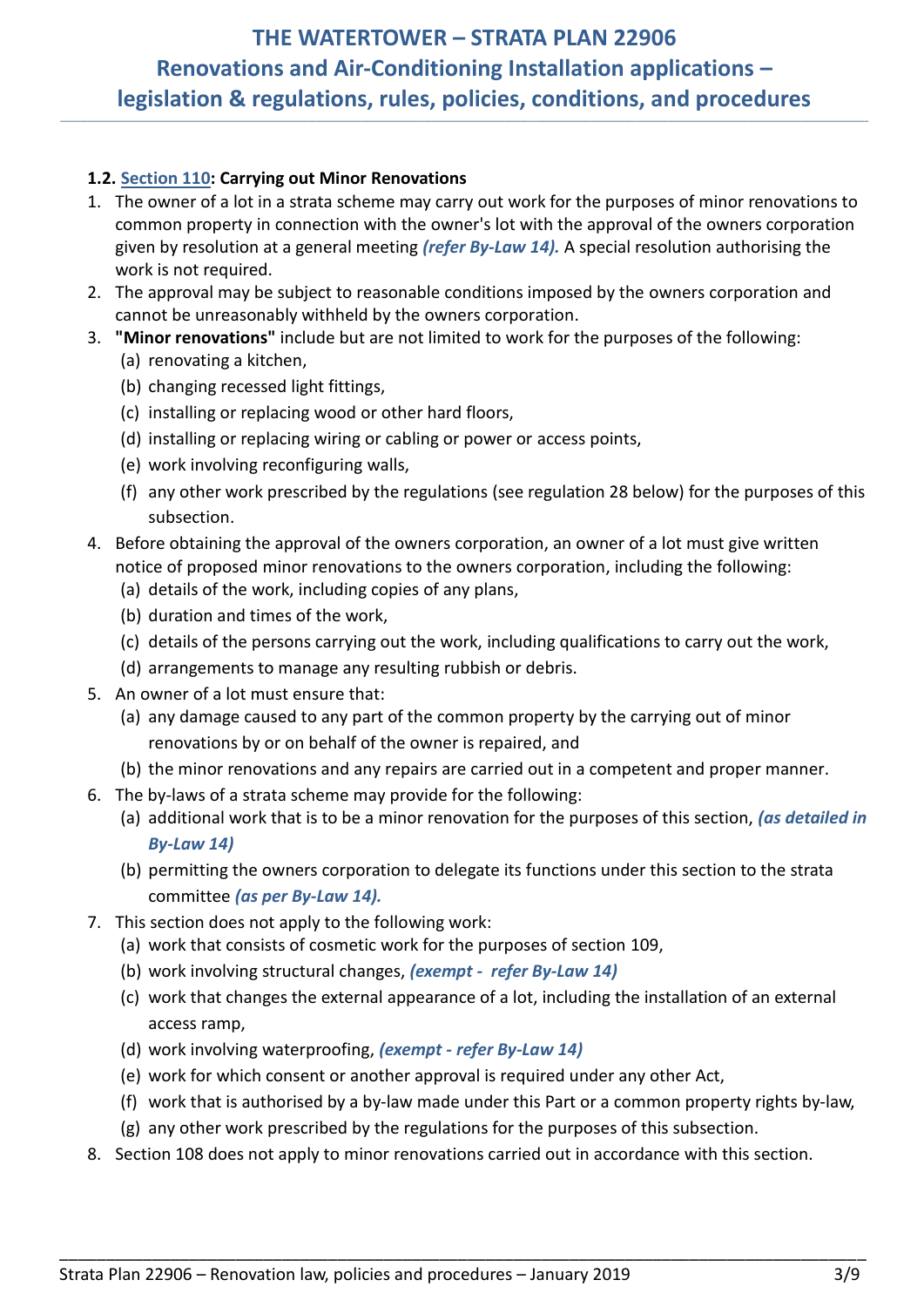**\_\_\_\_\_\_\_\_\_\_\_\_\_\_\_\_\_\_\_\_\_\_\_\_\_\_\_\_\_\_\_\_\_\_\_\_\_\_\_\_\_\_\_\_\_\_\_\_\_\_\_\_\_\_\_\_\_\_\_\_\_\_\_\_\_\_\_\_\_\_\_\_\_\_\_\_\_\_\_\_\_\_\_\_\_\_\_\_\_\_\_\_\_\_\_\_\_\_\_\_\_\_\_\_\_\_\_\_\_\_\_\_\_\_\_\_\_\_\_\_\_\_\_\_\_\_\_\_\_\_\_\_\_\_\_\_\_\_\_\_\_\_\_\_\_\_\_\_\_\_\_\_\_\_\_\_\_\_\_\_\_\_\_\_\_\_\_\_\_\_\_\_\_\_\_\_\_\_\_\_\_\_\_\_\_\_\_\_\_\_\_\_\_\_\_\_\_\_\_\_\_\_\_\_\_\_\_\_\_**

## <span id="page-3-0"></span>**2. Regulation 28: Minor renovations by owners**

Work for the following purposes is prescribed as minor renovations for the purposes of section 110 (3) of the Act:

- (a) removing carpet or other soft floor coverings to expose underlying wooden or other hard floors,
- (b) installing a rainwater tank,
- (c) installing a clothesline,
- (d) installing a reverse cycle split system air conditioner,
- (e) installing double or triple glazed windows,
- (f) installing a heat pump,
- (g) installing ceiling insulation.

## <span id="page-3-2"></span><span id="page-3-1"></span>**3. By-Laws:**

## **3.1. By-Law 14: Carrying out Cosmetic Work or Minor Renovations – additional provisions**

- 1. Pursuant to s109 (Carrying out Cosmetic works)
	- (a) Lot owners must comply with the Owners Corporation's *Renovation Works rules, policies, conditions and procedures***,** as published and shown below.
- 2. Pursuant to s110 (Minor Renovations by Owners)
	- (a) Owners Corporation approval to proceed is required and the proposed works must comply with the Owners Corporation's *Renovation Works rules, policies, conditions and procedures***,** as published and shown below.
	- (b) Additional work that is to be a minor renovation for this section shall include:
		- i. Internal waterproofing within an owner's lot.
		- ii. Internal sound proofing within an owner's lot.
		- iii. Replacement of or re-configuration of ceilings and mezzanine floors within an owner's lot, subject to:
			- a. no detrimental impact to the structural integrity of the lot or adjoining lots or common property, and
			- b. compliance with relocation and/or installation requirements of automatic fire system sprinklers
		- iv. Replacement of or reconfiguring of services including plumbing within an owner's lot, subject to no detrimental impact to the safety or services to adjoining lots or common property.
	- (c) The Owners Corporation delegates its functions under this section to the Strata Committee.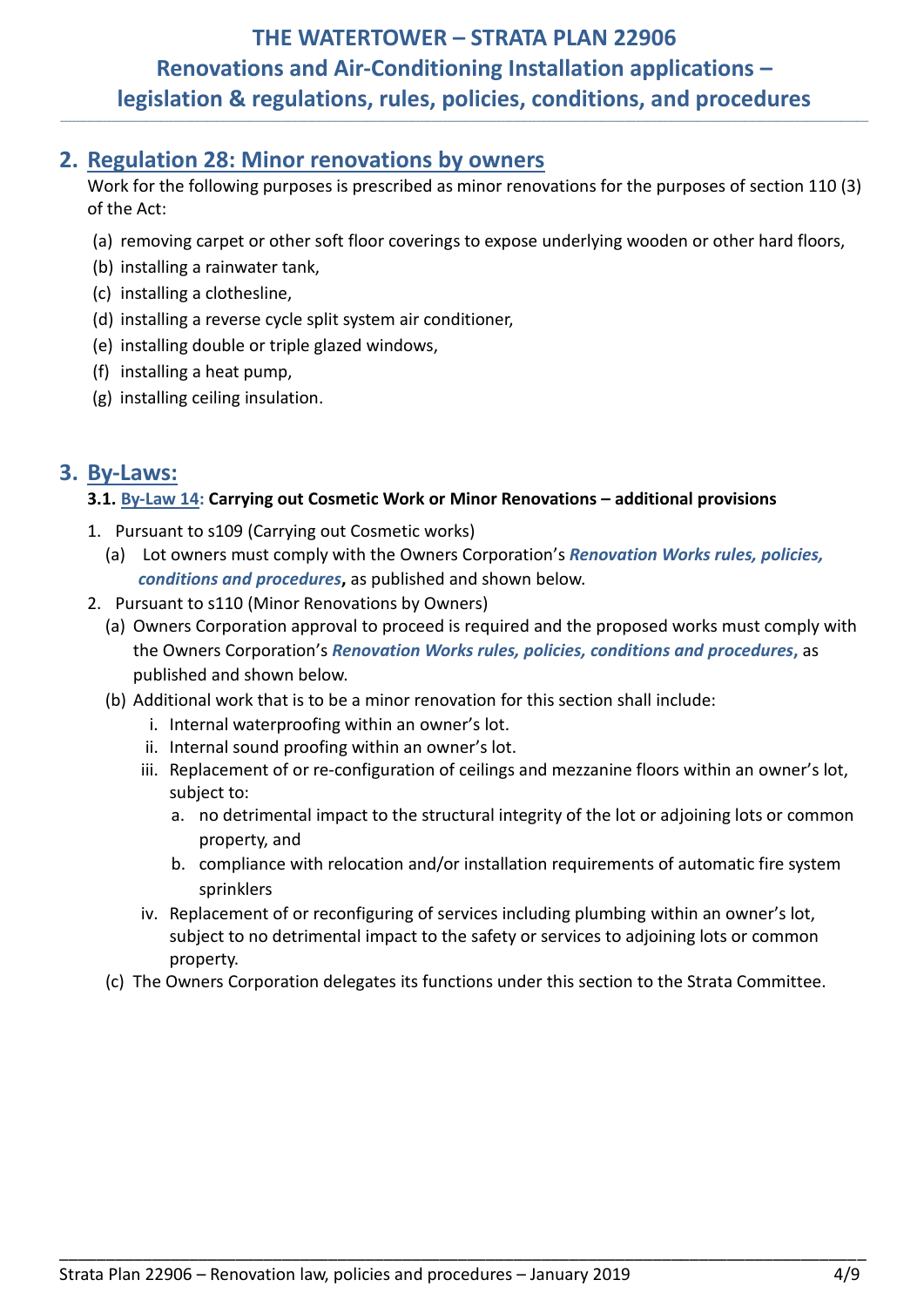**\_\_\_\_\_\_\_\_\_\_\_\_\_\_\_\_\_\_\_\_\_\_\_\_\_\_\_\_\_\_\_\_\_\_\_\_\_\_\_\_\_\_\_\_\_\_\_\_\_\_\_\_\_\_\_\_\_\_\_\_\_\_\_\_\_\_\_\_\_\_\_\_\_\_\_\_\_\_\_\_\_\_\_\_\_\_\_\_\_\_\_\_\_\_\_\_\_\_\_\_\_\_\_\_\_\_\_\_\_\_\_\_\_\_\_\_\_\_\_\_\_\_\_\_\_\_\_\_\_\_\_\_\_\_\_\_\_\_\_\_\_\_\_\_\_\_\_\_\_\_\_\_\_\_\_\_\_\_\_\_\_\_\_\_\_\_\_\_\_\_\_\_\_\_\_\_\_\_\_\_\_\_\_\_\_\_\_\_\_\_\_\_\_\_\_\_\_\_\_\_\_\_\_\_\_\_\_\_\_**

## <span id="page-4-1"></span><span id="page-4-0"></span>**4. Renovation Works rules, policies, conditions and procedures**

## **4.1. Procedure Prior to Commencement of "Minor Renovations"**

Prior to commencing any "minor renovations" or installing an air-conditioner the Owners Corporation must be informed in writing providing details that can be considered by the Strata Committee as part of the approval to proceed process.

- (a) An application with a proposal must be received from a lot owner/applicant by the Owners Corporation for consideration at a date that allows at least (21 days) for it to be circulated to the Strata Committee for review, prior to any intended work commencing.
- (b) The proposed work will be discussed and considered at a Strata Committee meeting (or by email circulation).
- (c) Alterations or additions (e.g. air-conditioning) to apartments, which affect any common property, including dividing walls, bathrooms, or roof, must be formally approved by the Owners Corporation's Strata Committee. The site may also need to be inspected by a member of the Strata Committee before the commencement date.
- (d) It is incumbent on the lot owner/applicant to ensure that all trades people:
	- i. are duly licensed, hold adequate public liability insurance and if working at heights on the roof, are certified to do so and will be using certified harness equipment for attachment to the Watertower's Industrial Rope Access and Fall Arrest (anchors) system, in accordance with regulatory Work Health and Safety requirements.
	- ii. comply with all relevant regulatory building codes and industry standards in undertaking the works.
- (e) Lot owners or lot owner nominated representatives/project managers must be available during the course of the project works to respond and remedy immediately any issues or complaints arising.
- (f) Lot owners or lot owner nominated representatives/project managers must supervise trades people when moving building and other materials through or over common areas of the building.
- (g) As prescribed by the legislation, the cost of repairs to common property for damage caused by such works will be charged to the lot owner who has contracted the works.
- (h) A "minor renovation" request should be made by completing and submitting a *Renovation Notification of Works* form along with the specifications and required supporting documentation outlined in this policy.
- (i) Written (or email) approval to proceed from the Strata Committee/Secretary must be received prior commencement of such works.

### <span id="page-4-3"></span><span id="page-4-2"></span>**4.2. Specific renovation items**

### **4.2.1. Air-Conditioning**

Conditions for installation of split air-conditioning systems in apartments:

(a) A diagram of the installation is required showing where the internal and external units are proposed to be mounted and the position of the various cables, ducting and condensation piping. This is particularly relevant where cabling/ducting is traversing the roof or common walls;

\_\_\_\_\_\_\_\_\_\_\_\_\_\_\_\_\_\_\_\_\_\_\_\_\_\_\_\_\_\_\_\_\_\_\_\_\_\_\_\_\_\_\_\_\_\_\_\_\_\_\_\_\_\_\_\_\_\_\_\_\_\_\_\_\_\_\_\_\_\_\_\_\_\_\_\_\_\_\_\_\_\_\_\_\_\_\_

(b) The location of the units must not be near or above the roof of another apartment nor attached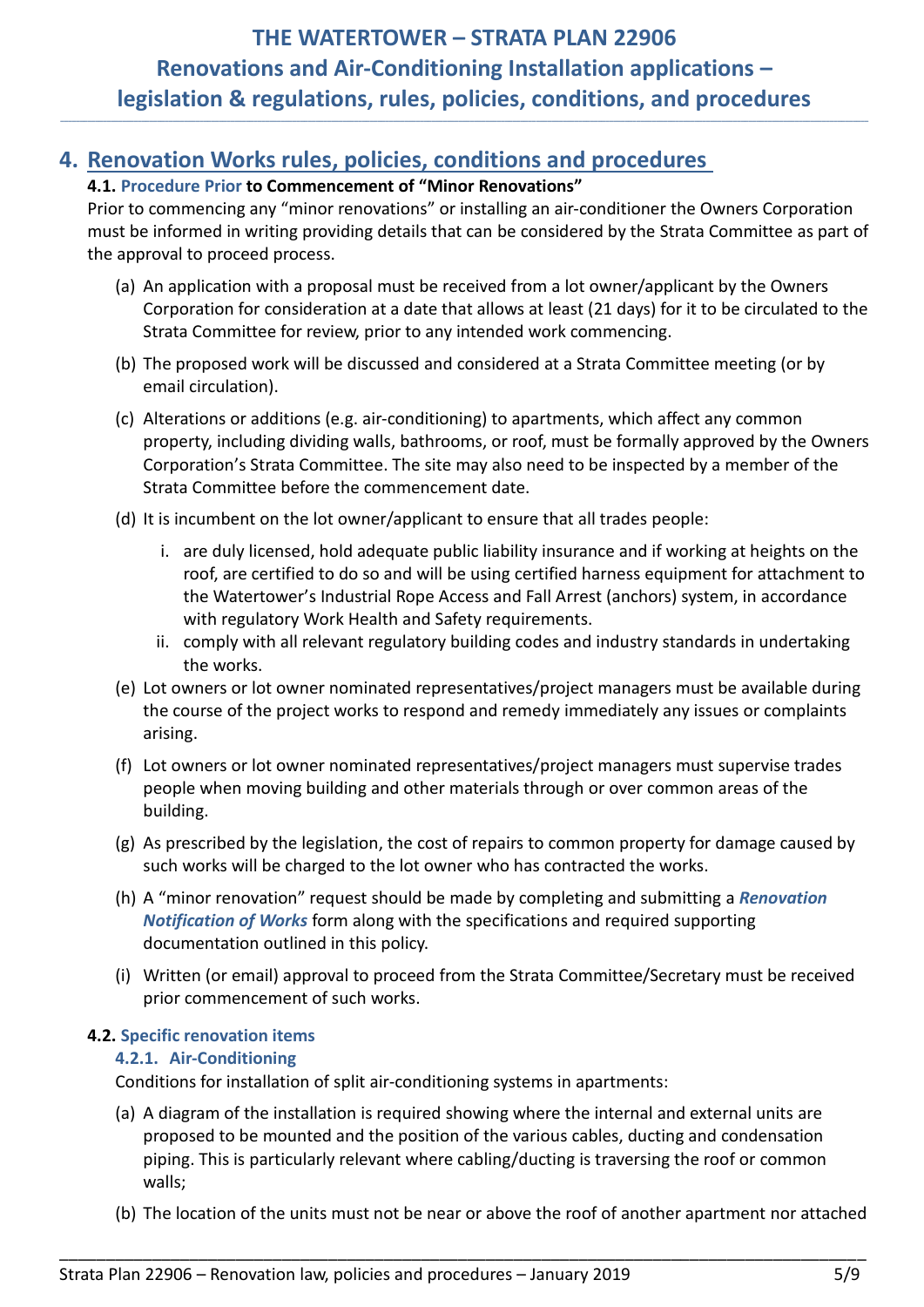**\_\_\_\_\_\_\_\_\_\_\_\_\_\_\_\_\_\_\_\_\_\_\_\_\_\_\_\_\_\_\_\_\_\_\_\_\_\_\_\_\_\_\_\_\_\_\_\_\_\_\_\_\_\_\_\_\_\_\_\_\_\_\_\_\_\_\_\_\_\_\_\_\_\_\_\_\_\_\_\_\_\_\_\_\_\_\_\_\_\_\_\_\_\_\_\_\_\_\_\_\_\_\_\_\_\_\_\_\_\_\_\_\_\_\_\_\_\_\_\_\_\_\_\_\_\_\_\_\_\_\_\_\_\_\_\_\_\_\_\_\_\_\_\_\_\_\_\_\_\_\_\_\_\_\_\_\_\_\_\_\_\_\_\_\_\_\_\_\_\_\_\_\_\_\_\_\_\_\_\_\_\_\_\_\_\_\_\_\_\_\_\_\_\_\_\_\_\_\_\_\_\_\_\_\_\_\_\_\_**

to an adjoining/party wall to another unit. This is to ensure any noise emission or vibration from both the internal and external units do not disturb nearby residents at any time;

- (c) Adequate water/condensation drainage pumps must be provided for the external units **for both** heating and cooling cycles;
- (d) The attachment of external units to common property must not impede egress or access to common or privately-owned areas. External units to be mounted on the roof must comply as follows:
	- i. Straddling the roof valley is not permitted external units and cabling must be kept clear of these areas – for clarity, check with the Building Manager. (These areas provide an access path for contractors maintaining the Owners Corporation's roof, skylights and solar panels);
	- ii. Stainless steel (or equivalent rust proof) metal brackets/supports must be used;
	- iii. Stainless steel (or equivalent rust proof) and watertight sealed metal screws must be used in attaching to the roof;
	- iv. High quality and suitable metal roof flashings must be used to ensure that the housing of cables and pipes through the roof are watertight;
	- v. Safety insulation and appropriate separation of electrical and other pipes and cables ducted through to the external roof must comply with the Australian Building codes;
	- vi. Installation of a weatherproof safety isolation switch must be mounted near outdoor units.
- (e) As prescribed by the legislation, costs associated with any future repairs required or modification to common property as result of the installation of the split systems must be borne by the current lot owner;
- (f) Approval to proceed is subject to the lot owner/applicant agreeing to pay the cost for the Owners Corporation to engage an independent assessor to inspect and report on compliance and certification of the installation in accordance with the building and safety codes and the conditions set out in this policy, after installation;
- (g) Proposals with the renovation request and supporting documentation demonstrating that these conditions will be met, must be submitted at least 21 days before any intended commencement date, for the Strata Committee to consider at the next convenient opportunity (either at the next scheduled Strata Committee meeting or by email circulation);
- (h) After approval to proceed, the lot owner/applicant or appointed lot owner representative/project manager must give notice to the Secretary/Building Manager at least 5 working days ahead of the proposed work start date to allows sufficient time to: (i) facilitate notification to other residents impacted by such work and (ii) allow management of any coinciding planned activities;
- (i) Work may not commence until written (or email) approval to proceed has been given by the Strata Committee/Secretary.

## <span id="page-5-0"></span>**4.2.2. Ducted cabling or piping (including but not limited to air conditioning)**

(a) Ducted cabling or piping through walls requires a diagram showing what walls will be affected including any impact to the Owners Corporation's TV, intercom, telephone/internet infrastructure.

## <span id="page-5-1"></span>**4.2.3. Ceilings or cornice**

(a) Details of proposed changes to ceiling and cornice materials and methods of attachments are required.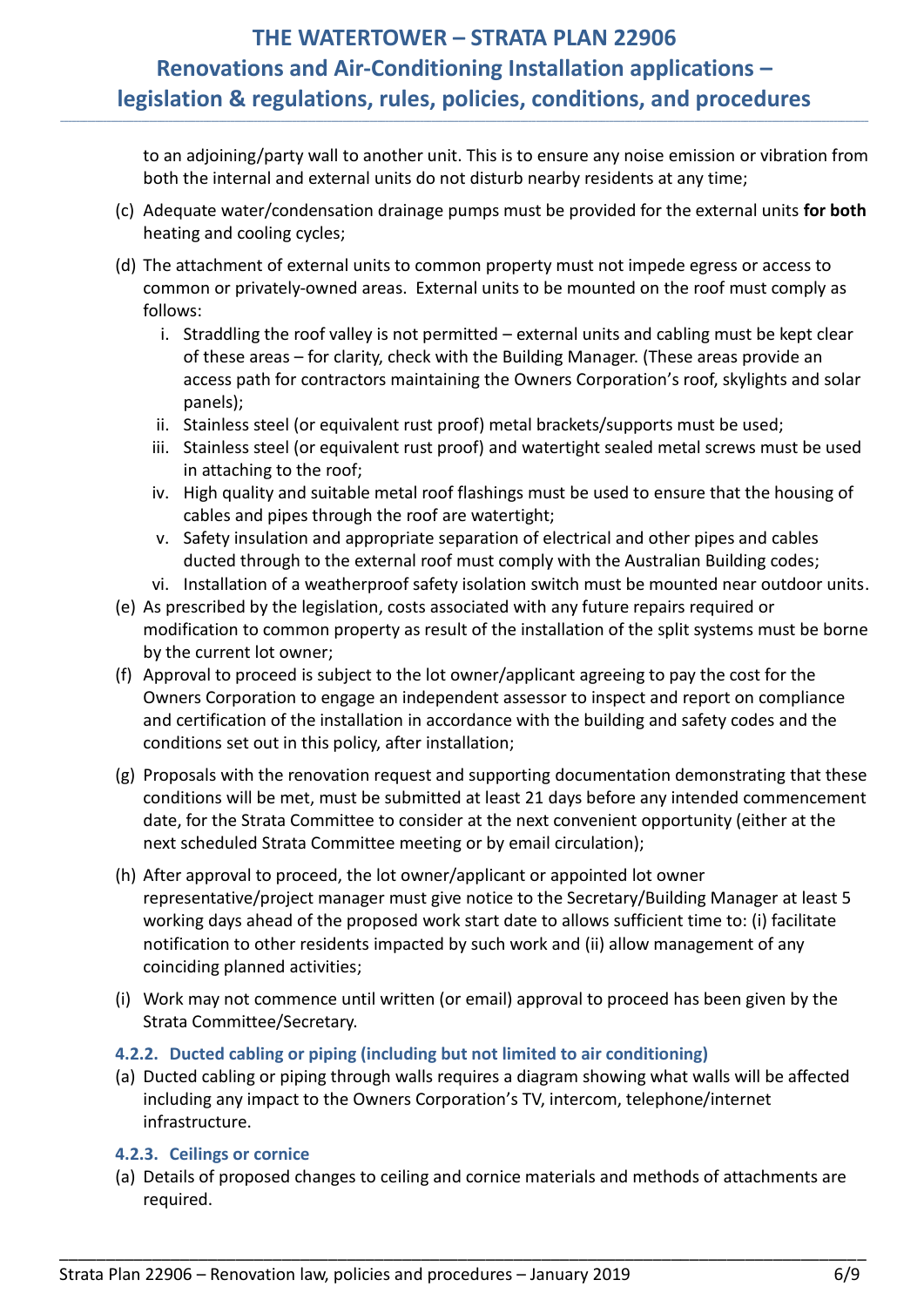<span id="page-6-0"></span>**\_\_\_\_\_\_\_\_\_\_\_\_\_\_\_\_\_\_\_\_\_\_\_\_\_\_\_\_\_\_\_\_\_\_\_\_\_\_\_\_\_\_\_\_\_\_\_\_\_\_\_\_\_\_\_\_\_\_\_\_\_\_\_\_\_\_\_\_\_\_\_\_\_\_\_\_\_\_\_\_\_\_\_\_\_\_\_\_\_\_\_\_\_\_\_\_\_\_\_\_\_\_\_\_\_\_\_\_\_\_\_\_\_\_\_\_\_\_\_\_\_\_\_\_\_\_\_\_\_\_\_\_\_\_\_\_\_\_\_\_\_\_\_\_\_\_\_\_\_\_\_\_\_\_\_\_\_\_\_\_\_\_\_\_\_\_\_\_\_\_\_\_\_\_\_\_\_\_\_\_\_\_\_\_\_\_\_\_\_\_\_\_\_\_\_\_\_\_\_\_\_\_\_\_\_\_\_\_\_**

## **4.2.4. Walls**

- (a) Where there is a change of an internal structural wall (removal of or the opening of a section) a certified structural engineers report must be produced including a descriptive diagram stating what materials are to be used.
- (b) External walls of an apartment are common property and as such cannot be modified by a lot owner unless approved by special resolution at a general meeting of all lot owners.

## <span id="page-6-1"></span>**4.2.5. Floors or floor coverings**

- (a) A lot owner/applicant must ensure that all floor space within the lot is covered or otherwise treated to an extent sufficient to prevent the transmission from the floor space of noise likely to disturb the peaceful enjoyment of the lot owner or occupier of another lot. However, it does not apply to floor space comprising a kitchen, laundry, lavatory or bathroom. It does apply to mezzanine floors and stairs.
- (b) The building's floors vary considerably, and Lot owners should be aware that:
	- i. The removal of any existing floor covering and the replacement of it could significantly change the noise environment in surrounding lots, thereby interfering with the peaceful enjoyment of the owner or occupier of another Lot (By-Law 7.1).
	- ii. Unless otherwise approved by the Strata Committee, they are required to verify any sound insulation specifications with their architect/builder and employ the services of an acoustic consultant to ensure the proposed changes provide acceptable noise insulation. Such tests need to include all adjoining lots to the work being conducted (i.e. neighbours on both sides and underneath). *(For an acoustic consultant who is part of the Association of Australian Acoustical Consultants (AAAC) visit www.aaac.org.au).*
	- iii. They must provide at the time of notification and seeking approval to proceed:
		- o an acoustic consultant test and advice on steps to be taken to ensure that the flooring will adequately provide acceptable noise insulation.
	- iv. They must provide at the completion of installation:
		- o a follow up test from a member of AAAC of the installation post works for comparison. This may be relevant in support of any claim against the lot owner or occupier for future rectification of flooring to eliminate noise.
	- v. Any disputes in relation to noise caused by installation of new flooring is solely a matter between individual lot owners or occupiers.
	- vi. In the event of any disputes, resultant rectification of any soundproofing or flooring installation, is not the responsibility of the Owners Corporation.

### <span id="page-6-2"></span>**4.2.6. Windows or window coverings**

(a) A diagram will be required with information on the product where there is a proposal to change/modify windows (e.g. tinting, double glazing, etc.)

### <span id="page-6-3"></span>**4.2.7. Entry or security doors**

(a) Timber front doors are the property of the Owners Corporation and must not be changed or altered except in circumstances of damage or failure, in which case the Owners Corporation should be informed for rectification.

\_\_\_\_\_\_\_\_\_\_\_\_\_\_\_\_\_\_\_\_\_\_\_\_\_\_\_\_\_\_\_\_\_\_\_\_\_\_\_\_\_\_\_\_\_\_\_\_\_\_\_\_\_\_\_\_\_\_\_\_\_\_\_\_\_\_\_\_\_\_\_\_\_\_\_\_\_\_\_\_\_\_\_\_\_\_\_

(b) External security grills on doors and windows are the responsibility of lot owners. Any proposed installation must comply with the standard material, colours and styles stipulated by the Owners Corporation.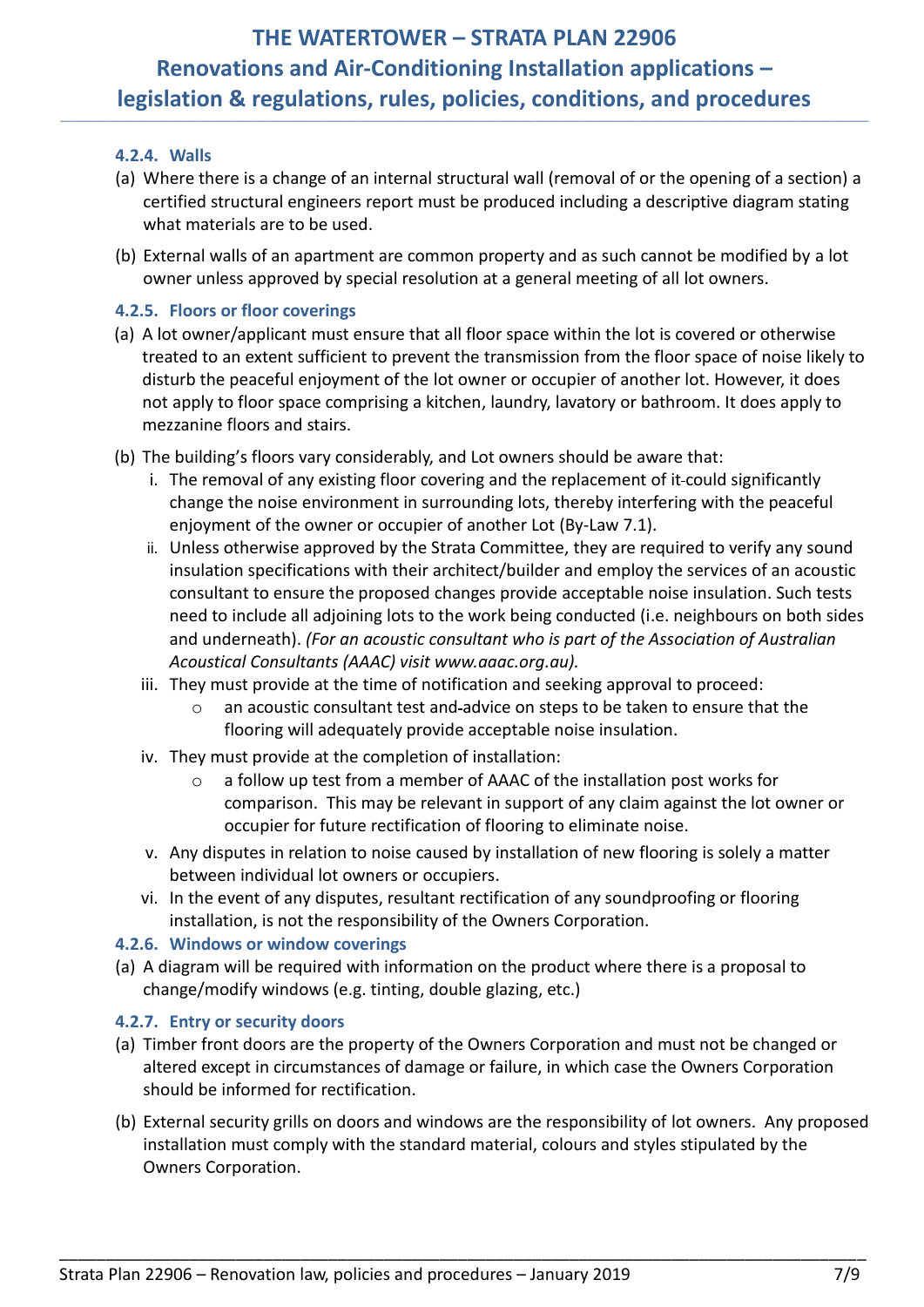<span id="page-7-0"></span>**\_\_\_\_\_\_\_\_\_\_\_\_\_\_\_\_\_\_\_\_\_\_\_\_\_\_\_\_\_\_\_\_\_\_\_\_\_\_\_\_\_\_\_\_\_\_\_\_\_\_\_\_\_\_\_\_\_\_\_\_\_\_\_\_\_\_\_\_\_\_\_\_\_\_\_\_\_\_\_\_\_\_\_\_\_\_\_\_\_\_\_\_\_\_\_\_\_\_\_\_\_\_\_\_\_\_\_\_\_\_\_\_\_\_\_\_\_\_\_\_\_\_\_\_\_\_\_\_\_\_\_\_\_\_\_\_\_\_\_\_\_\_\_\_\_\_\_\_\_\_\_\_\_\_\_\_\_\_\_\_\_\_\_\_\_\_\_\_\_\_\_\_\_\_\_\_\_\_\_\_\_\_\_\_\_\_\_\_\_\_\_\_\_\_\_\_\_\_\_\_\_\_\_\_\_\_\_\_\_**

### **4.2.8. Plumbing/Bathrooms/Hot Water Meters**

- (a) Lot owners are required to submit a diagram when changing any pipework/plumbing
- (b) Waterproofing requirements:
	- i. All floor/wet areas and up the adjoining walls to 0.5 metres above floor level.
	- ii. All shower and bath wall areas to above the level of where any taps or shower roses protrude.
	- iii. Use of a high grade low volatile organic compound (VOC) waterproofing product that is long lasting and capable of supporting substrata and wall cracks due to building movement.
	- iv. The Owners Corporation will consider reimbursement to the lot owner a reasonable amount towards the cost of the waterproofing product and its application subject to:
		- o Renovation of an original bathroom/wet area
		- o Work being completed by a licensed tradesperson
		- o A written guarantee of the product being provided by the manufacturer
		- o A nominated Strata Committee member has inspected the application of this waterproofing before the placement of tiles, etc.
- (c) Hot Water Meters: Internally located hot water usage meters MUST be positioned to allow:
	- i. suitable access for maintenance or replacement, and
	- ii. easy access to enable the meter to be read.

#### <span id="page-7-1"></span>**4.2.9. Moving or relocating automatic fire system sprinklers**

- (a) Lot owners must engage the Owners Corporation's current fire compliance provider to ascertain what (if any) fire sprinklers need to be installed or relocated, where internal apartment walls, mezzanines, built in wardrobes and storage areas are being re-configured, to ensure compliance with the NSW Environmental Planning & Assessment Regulations (2000) and the Australian standards and building codes.
- (b) All work must be undertaken and certified by the nominated Owners Corporation's fire compliance provider.
- (c) All associated costs and fees for these works, are at the lot owners expense.

### <span id="page-7-2"></span>**4.3. During "Cosmetic Work" or "Minor Renovations"**

A lot owner or lot owners representative/project manager is required to adhere to the following guidelines:

#### <span id="page-7-3"></span>**4.3.1. Commence and Finishing hours**

- (a) Building works are only permitted during the following hours:
	- o Monday to Friday 7.30 am to 6 pm
	- o Saturday 8 am to 5 pm
	- o Sundays & Public Holidays not allowed
- (b) Building contractors are not permitted in The Watertower outside the above hours.

### <span id="page-7-4"></span>**4.3.2. Contractor Parking**

(a) Contractors must not stand or park any Vehicle on Common Property except with the prior approval of a Strata Committee member or the Building Manager.

### <span id="page-7-5"></span>**4.3.3. Notification of Works to Neighbours**

(a) Advise surrounding neighbours (above and below levels, and adjacent) well advance, about any works and renovations and timing. It is the lot owner (or the lot owner's nominated delegate) obligation to ensure that other residents are regularly kept informed about likely disturbance during renovation works, especially in relation to use of power tools.